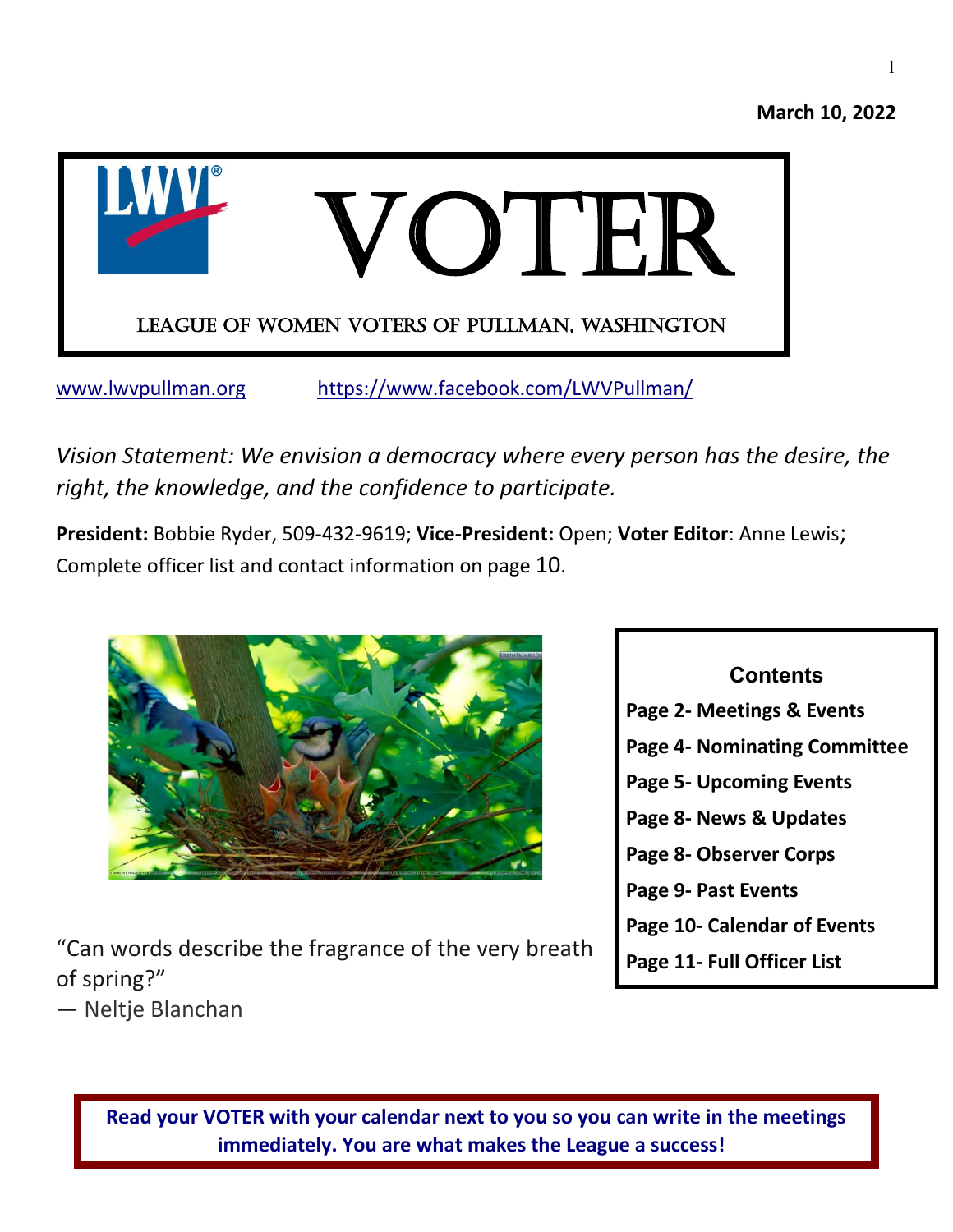*All LWV meetings are currently over Zoom. The link is available on LWVPullman.org the day before the event. As circumstances evolve, it is possible we will meet in person. We encourage you to check lwvpullman.org for the latest information.* 



#### **Board Meetings**

Date: Tuesday, March 22, April 26

Time: 11:00 am- 1:00 p.m. over Zoom

Contact: Bobbie Ryder

#### **March Brown Bag**

Date: Tuesday, March 15 Time: Noon- 1 p.m. over Zoom Speaker and Topic: Task Force on Suicide Prevention & Intervention/Annie Pillers Contact: Libby Walker

### **April Evening Meeting**

Date: Thursday, April 7 Time: 7- 9 p.m. over Zoom Topic: Rural Libraries: Evolving Roles & New Challenges; Preparation for Library Update Study Contact: Alice Schroeder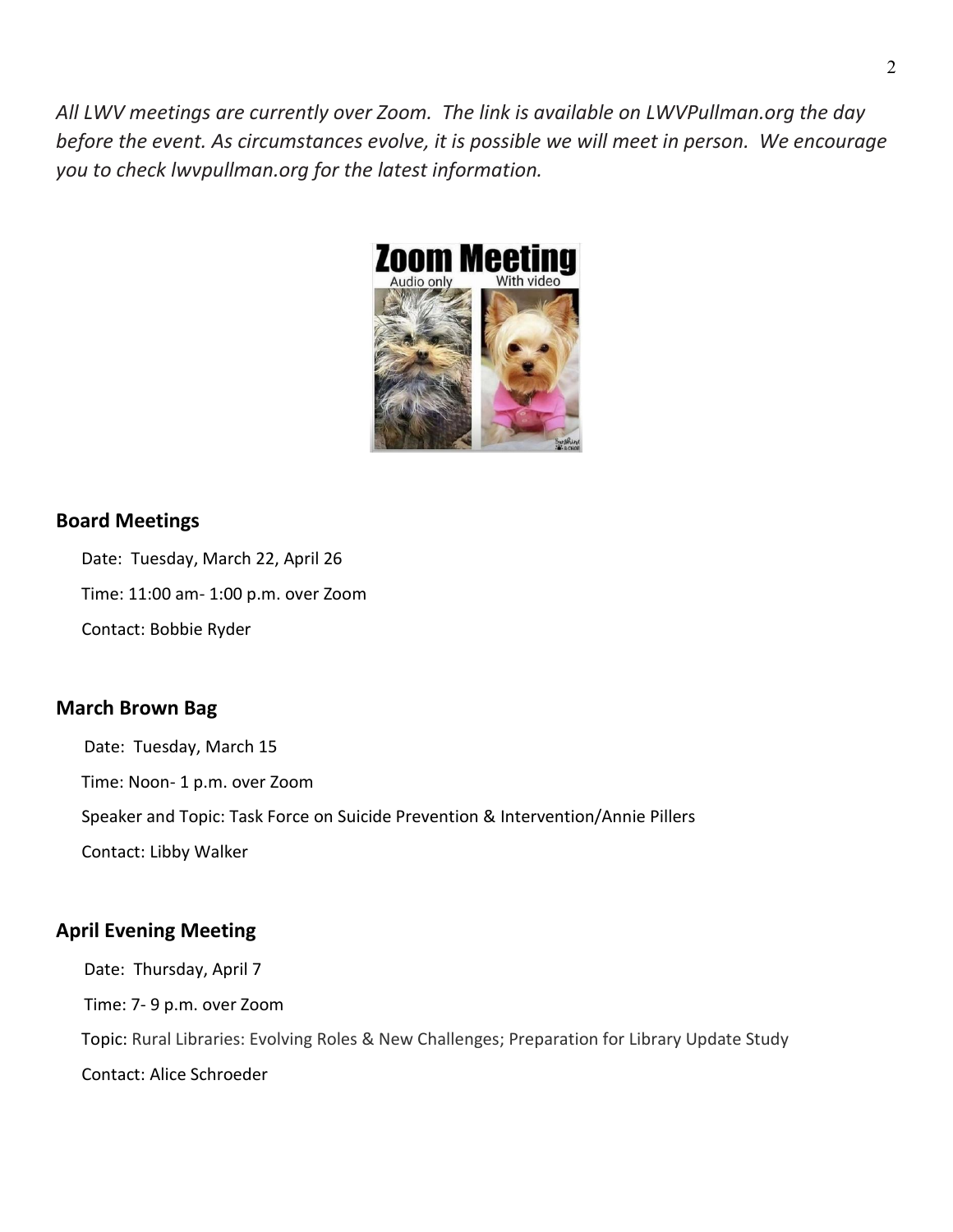## **April Brown Bag**

Date: Tuesday, April 19 Time: Noon- 1 p.m. over Zoom Speaker and Topic: Palouse Basin Aquifer Committee-Water Supply Contact: Lennis Boyer-Watts & Carolyn Joswig-Jones

### **May Annual Business Meeting**

Date: Thursday, May 5 Time: 7- 9 p.m. over Zoom unless circumstances change Speaker: TBD

#### **LWVWA Council**

Dates: June 10-June 12

Location: Everett, WA

#### **LWVUS Convention**

Dates: June 23-June 26

Location: Denver, Colorado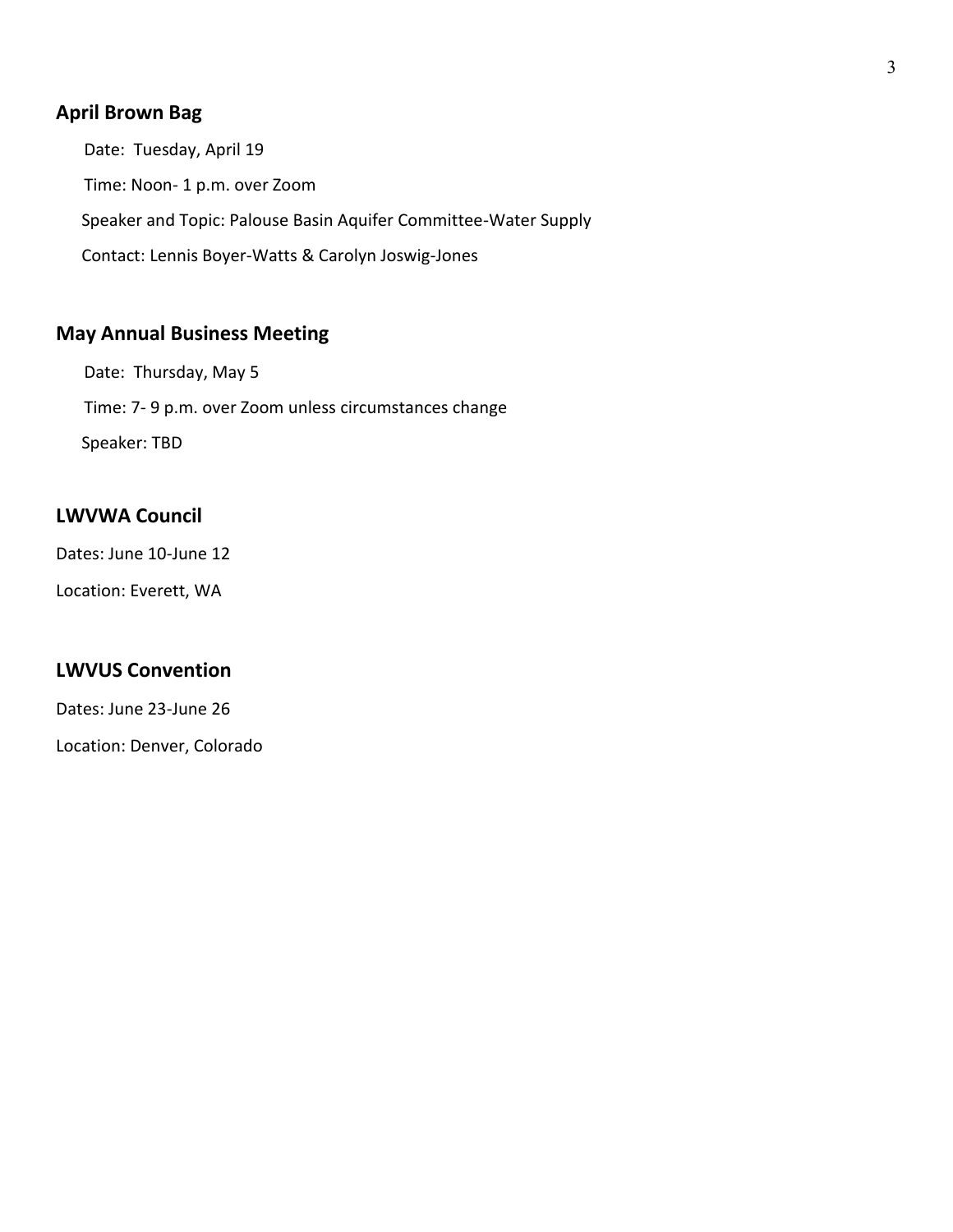## **NOMINATING COMMITTEE**



#### **SERVE ON THE BOARD!**

We are looking to build a leadership team next year rather than a President and Vice-President. Sharing the work creates a great opportunity to learn more about the League and take a lead in League work whether you are a new or a longtime member.

We are looking at forming a **3-person presidential leadership team** in the LWV Pullman President position. Think of a 3-legged stool with the past president standing by to assist as needed. We are looking for leaders who want to try-out the presidential duties for 3-months. Then the leadership would pass to the next person on the team for 3-months, and so forth to the end of the year. The Zoom technology will be run by our great team of technology specialists. All you need to do is help coordinate an agenda and call on people according to the agenda.



Be Part of our Team!

interesting information, and to give back to the community. If you like what League does and what it provides, please consider contacting Mary Collins, Nominations Committee Chair 509-592-6929.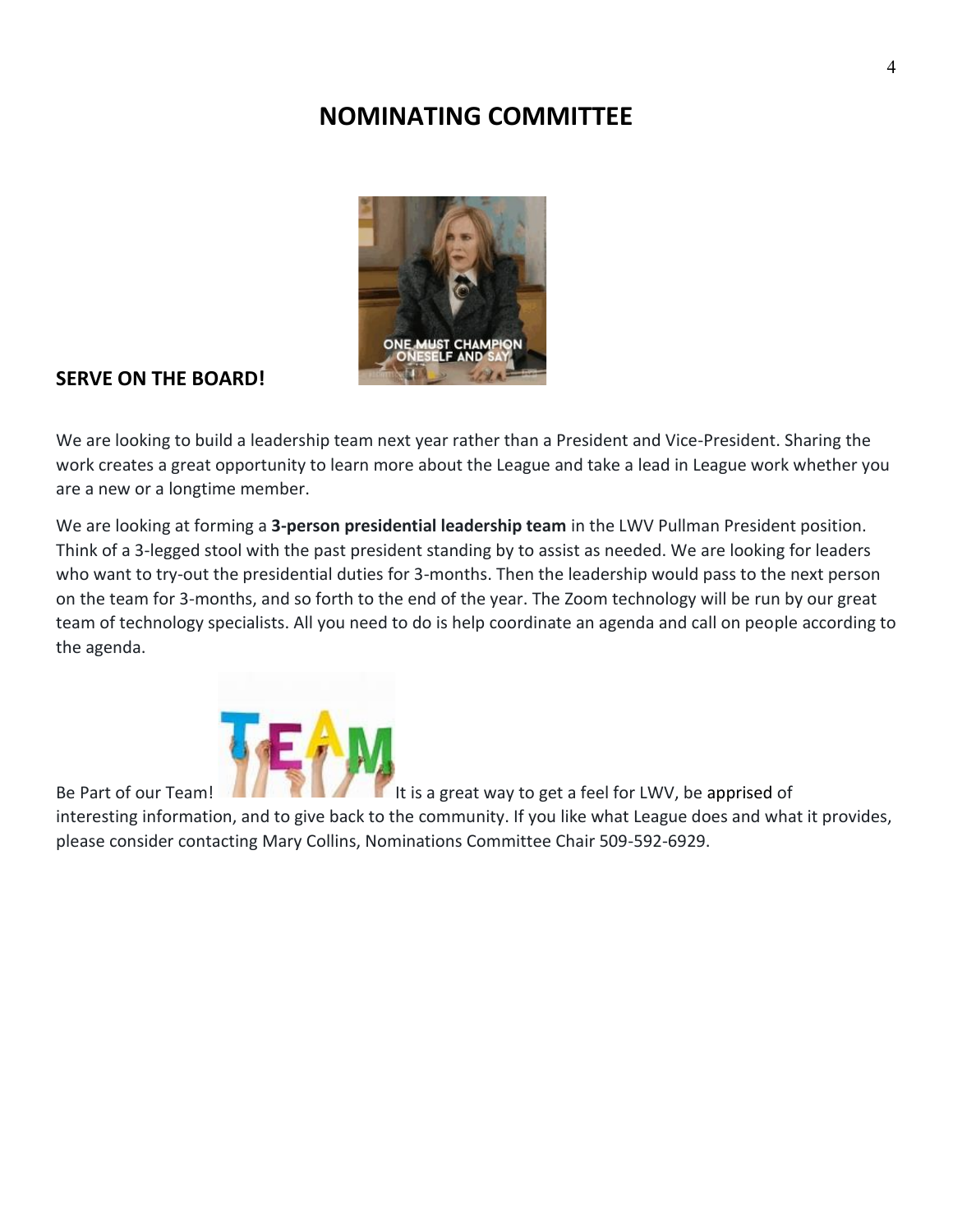## **UPCOMING EVENTS**

# **OMEN VOTERS®**<br>PULLMAN **What does DEMOCRACY look like to** to you? dea that people should have control over the In a democracy, all power is held by the people. In a democracy, people control the government by voting

**Democracy Arts Competition- Carolyn Joswig-Jones**

Carolyn Joswig-Jones, Lennis Boyer Watts, and Deb Olson, have spearheaded this incredible League event. It is open to Whitman County Residents ages 8-18. The deadline for submissions is March 31, 2022 and 7 prizes will be awarded. Please read the full details at lwvpullman.org. Share the information!

## **March Brown Bag- Libby Walker**

Annie Pillers, Whitman County Coroner and founder of Whitman County's Suicide Prevention, Intervention, and Response Task Force will speak to the League at noon on March 15, 2022 via zoom. She will discuss the efforts being currently made by the 40 member task force to address the rise in suicide deaths locally. She will be joined by fellow task force members Pastor Corey Laughary and Mike Berney, Director of Palouse River Counseling. The zoom link can be found on the League website – lwvpullman.org.

### **Voter Services- Deb Olson**

*Material is from the March 2, 2022 LWVWA article Voter Services Presents Workshop on the Empty Chair Debates*

The **State League's Voter Services Committee** is presenting two workshops to help with planning and forethought. Candidate and debate managers, all Voter Services volunteers, boards, every League member, and friends of the League are invited to attend one or both workshops.

**The first workshop, on Saturday, April 2,** will feature Maggie Bush from the LWVUS, Mike Bay of TVW (Washington's public affairs network), and a representative from the Public Disclosure Commission (invited). They will talk about the various issues to consider as Leagues navigate our hyperpartisan environment.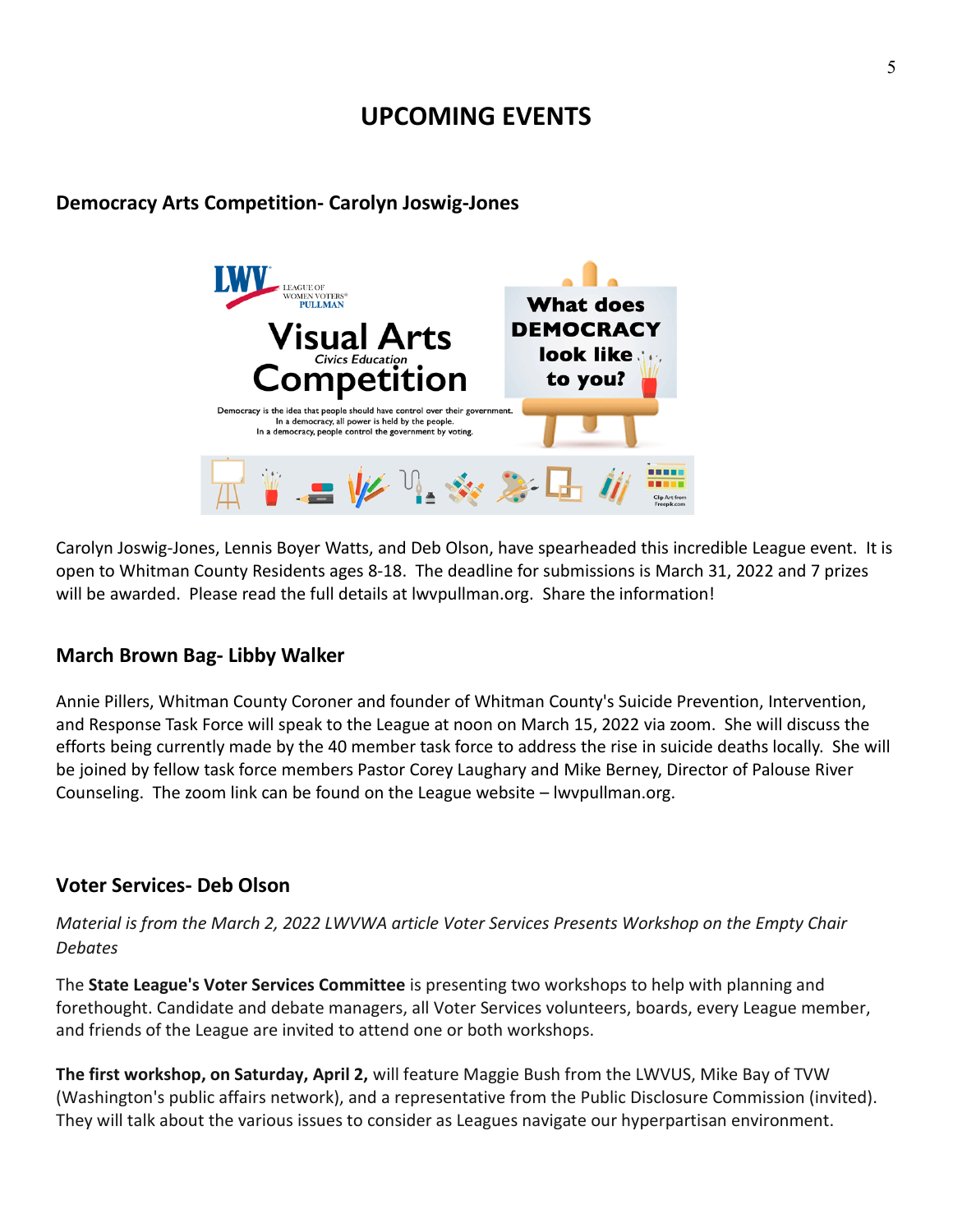**The second workshop, on Saturday, April 23**, will offer ideas about how to successfully communicate the value of forums and debates with candidates, the media, and your community.

Both workshops will allow ample time for your questions. As a matter of fact, the Voter Services Committee would love to have your questions in advance. We'll share any questions we receive ahead of time with our speakers so they can tailor their remarks to what you want to hear.

You can register directly at: Registration - [Empty Chair workshops](https://us02web.zoom.us/meeting/register/tZUlduqhqzIsHtEDNKYWUXY6mKNToCHy29UH) or you can contact Deb Olson at [olsonbones@aol.com](mailto:olsonbones@aol.com)**.** 

## **April 7 Meeting- Alice Schroeder**

#### **Public Meeting for the 2021-23 Library Study Update**

As part of our current local Library Update Study, there will be a general meeting Thursday, April 7, 2022 from 7:00 to 9:00pm on Zoom. Three speakers will join us: Dan Owens from Neill Public Library, Sheri Miller, interim director, Whitman County Library, and Lorena O'English from WSU Libraries. The speakers from Neill and Whitman County Libraries will update us on current status, funding and future hopes and plans for their libraries, while Ms. O'English will give us a broader view of rural libraries, their funding and challenges. There will be ample opportunity for questions from viewers. The Zoom link will be posted on the LWV of Pullman website, lwvpullman.org.

While trying to respond to Library Issues during Covid, it became clear that our Library Positions based on our 1981 study were far too limited for today. At the May 2021 annual meeting an update to the study was approved with a committee of Anne Lewis, Kimberly Thompson, Karyn Hardy and Alice Schroeder as Chair. The April 7 meeting is part of the committee's work to gather information on the two libraries in Whitman County in order to formulate new, broader positions for action. This spring the committee will be summarizing the information gathered to provide it to all members. A consensus meeting will be held to discuss this information and provide a basis to the board for formulating new positions that will allow us to take action on Library issues. All members are urged to join this meeting to gain background to join in the consensus discussion and help the Pullman League take a stand on Library issues.

## **April 19 Brown Bag- Lennis Boyer**



Pullman LWV is pleased to host a brownbag lunch on April 19th featuring Robin Nimmer, Ph.D P.G, L.G., Senior Hydrogeologist at Alta Science and Engineering in Moscow. She will provide background on the Palouse Basin and Palouse Basin Aquifer Committee as well as discuss the Water Supply Alternatives project. This is your opportunity to learn about the status of our local water supply and what we can individually do to mitigate water waste and what is being done on a regional basis to secure our long term water future.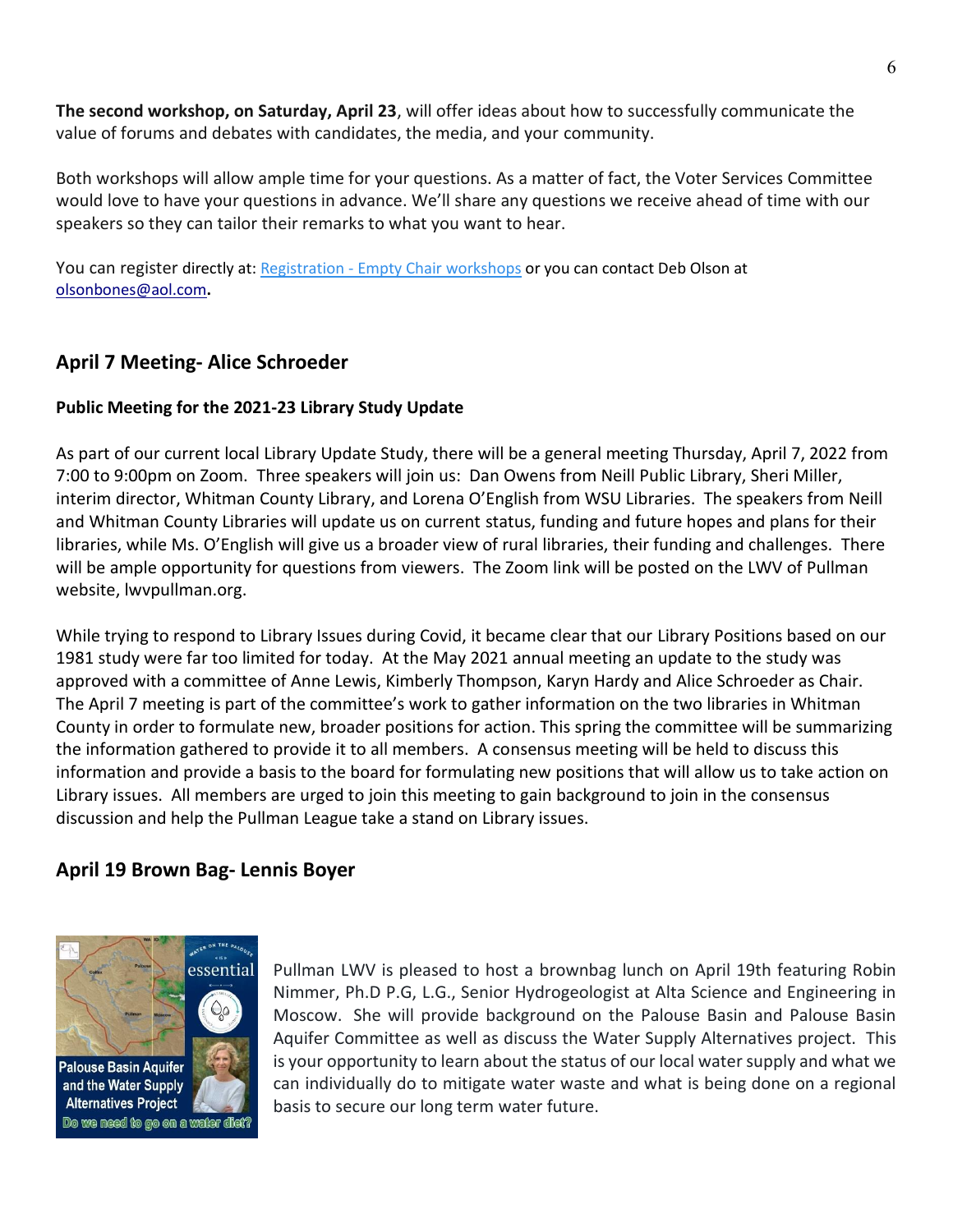## **LWVWA Council and LWVUS Convention-Shelley Jones**

Karen Kiessling described a LWVWA Convention as the following (LWV-Pullman Voter April 2009), "Three days, two nights of meeting and talking with the most interesting group of people you will ever see gathered in one spot. League members from across the state who want to talk about issues, who want to share ideas, who have energy and wit and wonderful enthusiasm for good government, learning, laughing and making fine memories. Come meet some grand new friends who value our state, our region and our nation as you do and want to make it ever better."

Have you ever thought about learning more about the League, meeting other Leaguers from across the state or country, and exchanging ideas? The best way is to attend a state or national meeting. *This year there are two opportunities – LWVWA Council (June 10-12) and LWVUS Convention (June 23-26).*

LWV-Pullman generally pays for most of the costs associated with attending a state or national meeting (registration, travel, and ½ a room). In the past, LWV-Pullman has considered this an excellent investment in our League Members – with many going on to serve a term (sometimes multiple terms) as an executive officer on our board or serving as chairs for committees.

**LWVWA Council** will likely be held in Everett, WA at the Delta Hotel on June 10-12. The registration fee will be announced soon along with room costs and other information. This year there will be LWVWA Board Elections, so it is also important that we send delegates for this vote. LWV-Pullman can send 4 delegates to participate in the election. However, the Board may decide to send additional attendees based on interest and budget to participate in the other workshops and programs. The theme this year is *Reconnect-Restore-Renew.* There will be an emphasis on learning what other Local Leagues are doing and exchanging ideas. Workshop topics will include Voter Service, Civics Education, update on Advocacy, DEI, Local League leadership models, etc. There will be exciting speakers too! Additionally, every Local League is invited to have a table where they can share project(s) they have done or are working on. It will be a great opportunity to meet other Leaguers from Washington! Again, more information will be announced soon on the LWVWA website.

**LWVUS Convention** will be held June 23-26 at the Downtown Sheraton in Denver, Colorado or on-line. This year's LWVUS Convention will be held BOTH in-person and on-line with delegates able to attend either. The Pullman League can send 2 voting delegates to LWVUS Convention. Do consider this opportunity to meet with a group of active, involved, enthusiastic Leaguers. Convention is a biennial event that serves as LWVUS's bylaws-prescribed business meeting as well as an opportunity for League members to gather for training and networking. More information can be found at https://www.lwv.org/manage-your-league/council-convention or by contacting a board member.

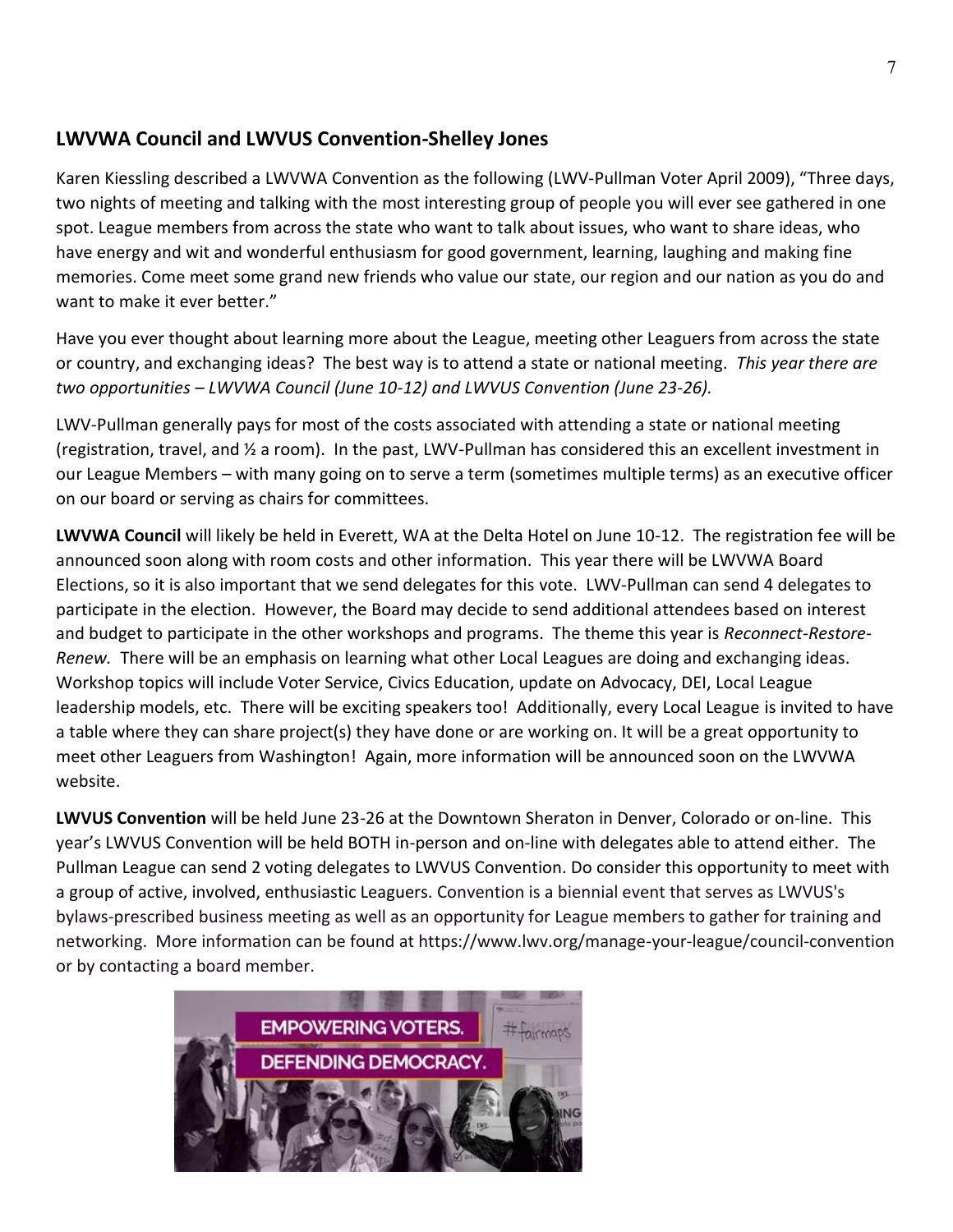# **NEWS & UPDATES**

## **Finance Drive- Libby Walker**

The Finance Drive resulted in contributions from 14 members and 10 nonmembers for a total of \$2822. The majority of the donations went to the General Fund although a total of at least \$800 was designated for the Education Fund. This total is similar to last year's total. Paul Spencer and Libby Walker were the co-chairs of the drive.



## **Website- Lea Zulas**

This past fall the Pullman League's website, [lwvpullman.org,](http://lwvpullman.org/) was updated to a brand new site! The new site showcases our League's events, who we are, and how to get involved. If you have questions or comments about the new site, please contact the website committee chair Leah, [alzulas7@gmail.com.](mailto:alzulas7@gmail.com) If you would like to help make changes or updates to the website, we would also appreciate hearing from you!

# **OBSERVER CORPS**

## **League of Women Voters of Pullman Observer Report -Carol Ndambuki**

#### **Pullman School District, February 9, 2022, 'State of the District'**

Members Present: Susan Weed, Allison Munch-Rotolo, Jim Evermann, Nathan Roberts, Amanda Tanner

#### Others Present:

Bob Maxwell, Roberta Kramer, Joe Thornton, Diane Hodge, Kelly Laird (representing Sunnyside Principal Brantner), Jessica Shepard (Kindergarten, Sunnyside), Natalie Walker (5<sup>th</sup> Grade, Sunnyside), Justin Pollestad (Principal Pullman High School), Jill Bicklehaupt (CTE PHS)

Members Absent: 0

#### **Business pertaining to League Positions or topics of interest:**

#### **Quality of Instruction:**

- Team went to a **Professional Learning Community conference** with Superintendent
	- $\circ$  Collaborative teacher teams meeting to improve instruction on early release time today and on an on-going basis
- Partnering with WSU to improve and deepen **equity initiatives**
- **Math instruction through all-school project at Sunnyside Elementary**
- **New High School class "Engineering Essentials"** to build on what is already available in preengineering at the middle school with the long-term goal of providing an engineering pathway in high school
	- o Collaboration with Schweitzer Engineering Lab
	- $\circ$  Potential further collaborations: WSU, Meter Group, other smaller local engineering firms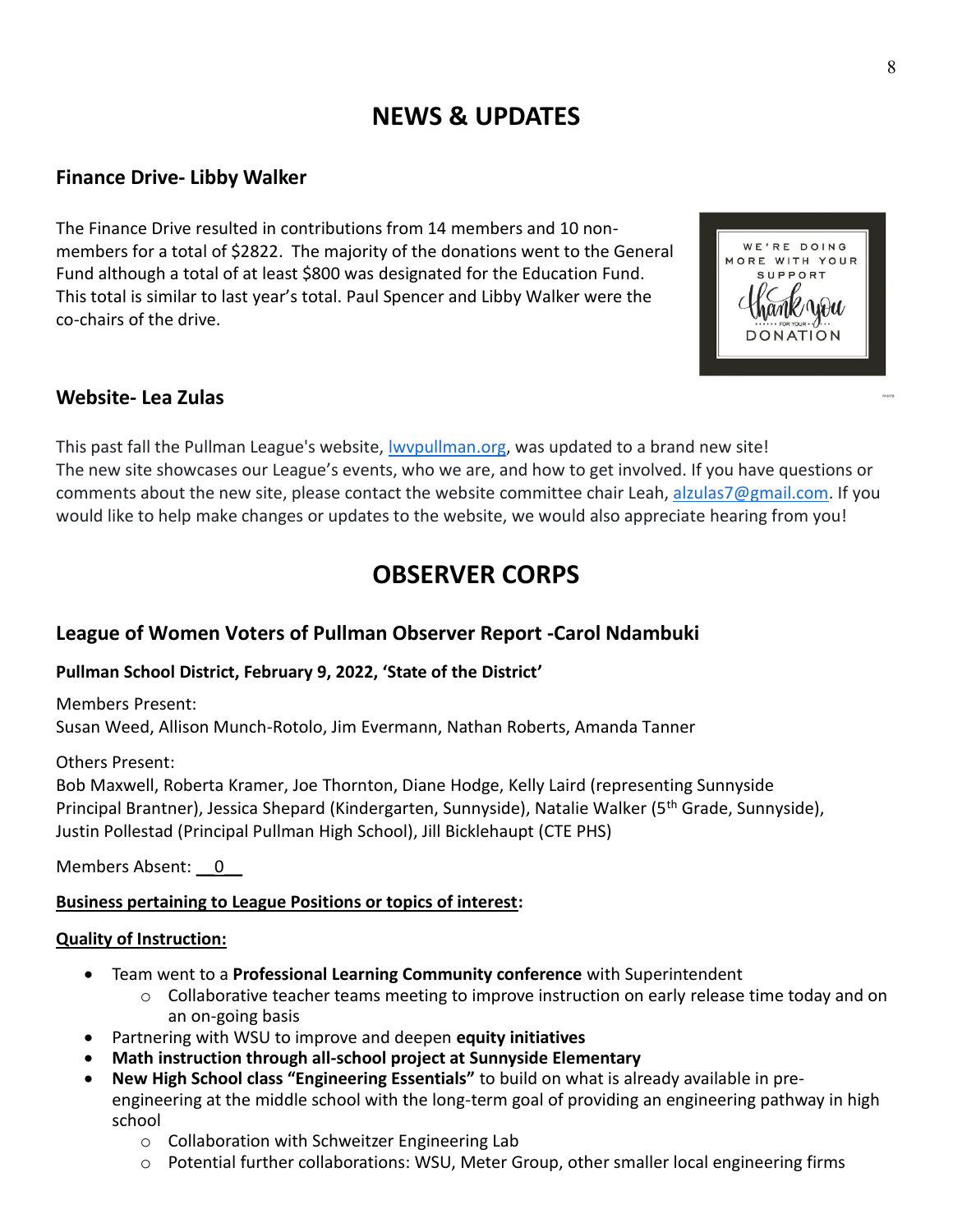o Pre-engineering lab already set up at the high school

#### **Responsible Use of Public Funds:**

- Regular **audit** starting next week by the State also auditing federally funded programs that come to the district through block grant allocation
- **Enrollment stabilization bills in Olympia**, Superintendent testified
	- o To make up for loss in enrollment due to the pandemic

We continue to wait for word on the Pullman Arts Commission….



## **A Selection of Memories**

## **March Public State Banking Meeting- Susan Daniels**

On March 3 those who signed into the Zoom meeting on Public Banks heard a great presentation by Stoney Bird from the League's Task Force on Public Banking. LWVWA studied public (state) banks and determined that it supported public banks for three reasons: they serve the public interest, they protect public money, and money is an essential part of the economic system, which is currently in the hands of private banks.

*So, what are public banks?* Public banks are cooperatives owned by the state, local governments, and tribal governments. They loan money to local government agencies.

What are the advantages of a state bank? Private banks have high overhead, spending 50-60% of profits on multiple locations, many employees, and advertising. State banks have one office and few employees and no advertising and tend to spend 10% on overhead. With a public bank the profits stay in the state instead of going to private bank shareholders. Public banks are run in the public interest; they can make loans for projects that are in the public interest but not very profitable whereas a private bank's concern is with the amount of profit. Public banks are more transparent. Interest in public banking is growing in Washington Legislature.

If you missed the meeting it will be available on [www.lwvpullman.org](http://www.lwvpullman.org/)

For more information on how banking/banks work Stoney recommended *Banking on the People* by Ellen Brown.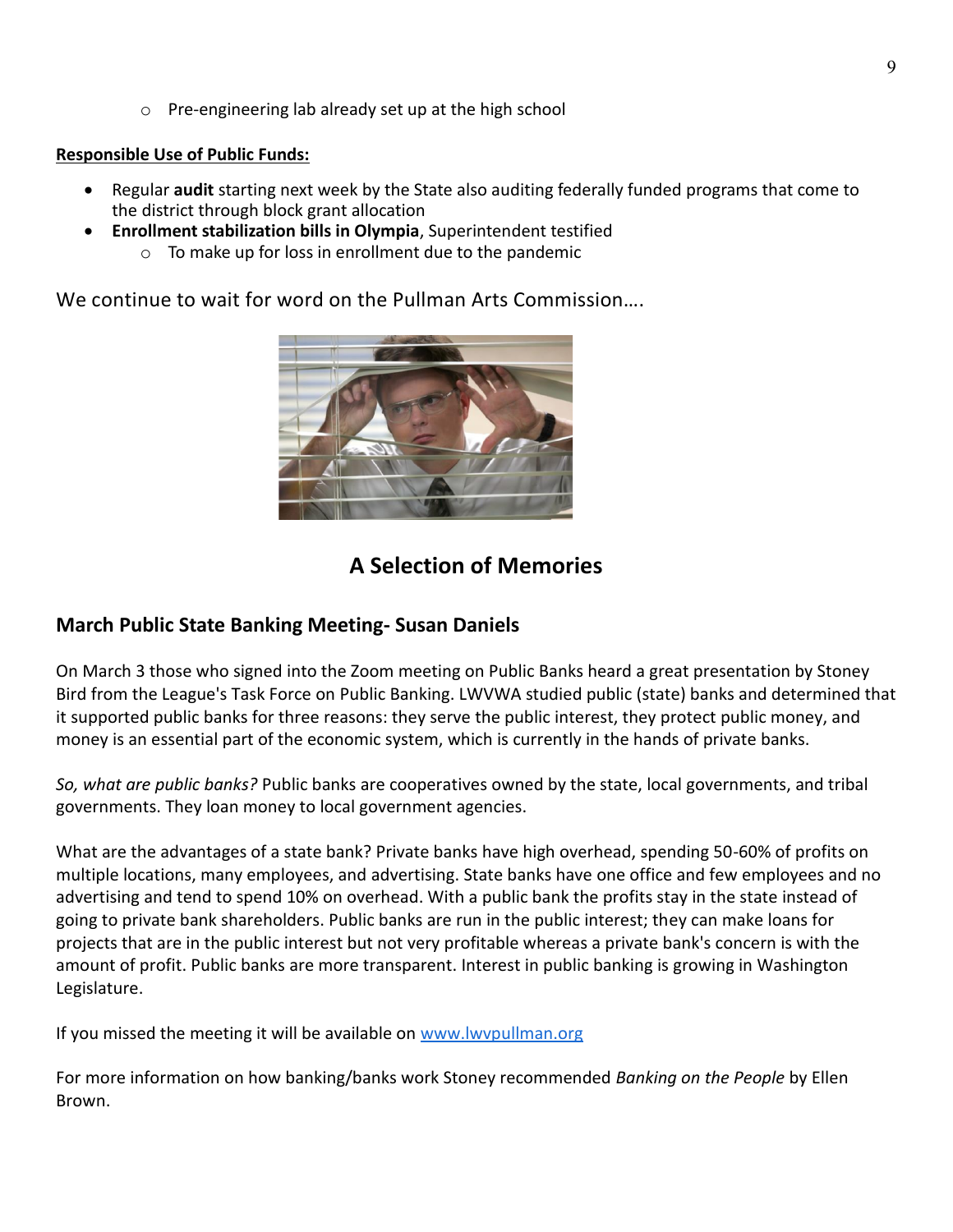When the WA Legislature is in session, the Legislative Newsletter is a good source of information on State Banks and other bills and their progress through the legislative process.



#### **February Brown Bag- Libby Walker**

On February 15, 2022, Professor Sue Durrant, a pioneer in women's athletics at W.S.U., was the featured guest of the League as we celebrated the 50<sup>th</sup> anniversary of Title IX of the Higher Education Act which prohibits sex discrimination in any school or other educational program that receives federal government funding. Professor Durrant was one of the plaintiffs in *Blair v. Wash. State Univ.,* 108 Wash. 2d 558 (1987) which focused on gender discrimination in athletics. This appeal to the Washington State Supreme Court resulted in the ruling that the football program be included when determining the number of scholarships available for men and women athletes at WSU. Professor Durrant shared her reflections regarding this important case in which athletes, joined by coaches, won their lawsuit against the University. Attendees at the program were able to ask many questions of Professor Durrant.

### **Book Club- Anne Lewis**

Although attendees were few in number, our January discussion of Susan Orlean's *The Library Book* was lively and enjoyable. In addition to the history (and mystery) of the 1986 Fire at the Los Angeles Public Library we shared our individual relationship with and view of libraries. The group learned and was impressed by the variety of services offered by LAPL and libraries across the country. This novel and meeting provided a good "start" to our Library Update Study.

### **Meeting with Attorney General Bob Ferguson**

On December 3, 2021 Washington State Attorney General Bob Ferguson spoke to our largest Zoom audience of the year. He touched on several topics, particularly The Missing and Murdered Indigenous Women and People Task Force and the State's Appeal of the Purdue Pharma Bankruptcy Ruling.

You can watch the recorded meeting at [https://www.youtube.com/watch?v=i6Qz6cvgtmU.](https://www.youtube.com/watch?v=i6Qz6cvgtmU)

View an excellent write up by Anthony Kuipers (Moscow-Pullman Daily News-December 3, 2021) here: https://news.yahoo.com/washington-ag-discusses-purdue-pharma-141100873.html?fr=sycsrp\_catchall.

## **Our complete, up to date 2021-2022 calendar and event schedule:**

https://lwvpullman.org/assets/PDFs/LWV\_Pullman\_2021-22\_calendar\_v12.pdf